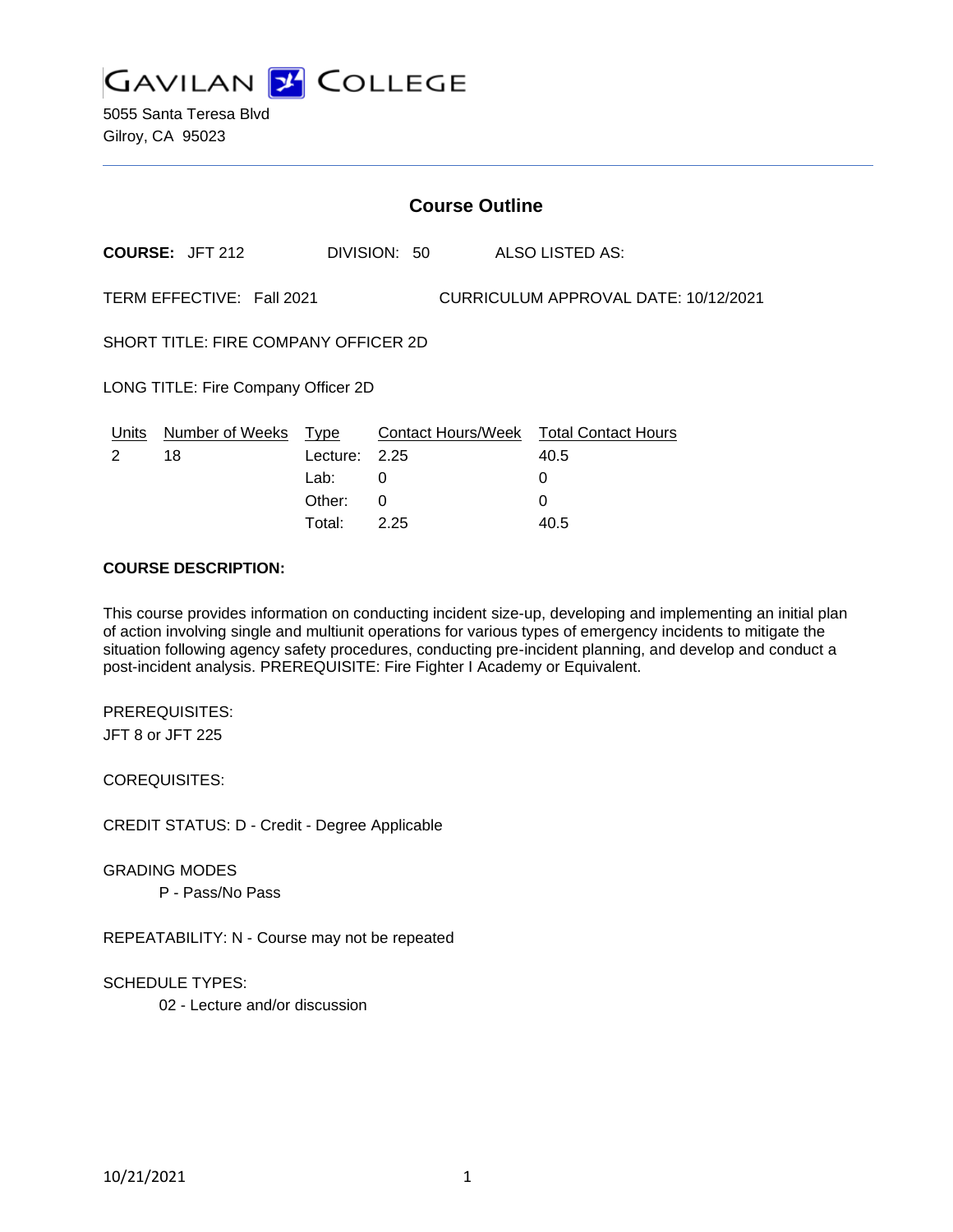### **STUDENT LEARNING OUTCOMES:**

By the end of this course, a student should:

1. Students will be able to articulate the duties of a company officer level I and II and wildland fire officer level I they will define duties in a written exam.

2. Given assigned resources, type of incident and a previously developed plan of action, will be able to implement a plan of action at an emergency operation deploying resources to mitigate the situation.

### **COURSE OBJECTIVES:**

1. Students will conduct incident size up, developing and implementing an initial plan of action involving single and multiunit operations for various types of emergency incidents to mitigate the situation following agency safety procedures

#### **CONTENT, STUDENT PERFORMANCE OBJECTIVES, OUT-OF-CLASS ASSIGNMENTS**

Curriculum Approval Date: 10/12/2021

8 Hours

- I. Fire Officer Certification Process
- 1. Levels of Certification
- 2. Courses required for Level I and II
- 3. Requirements for Level I and II
- 4. The certification exam process
- II. Definition of Duty
- 1. Duties of a Company Officer

32 Hours

- III. Emergency Service Delivery
- 1. Principles of command
- 2. Standard operating procedures for emergency operations
- 3. Analyze emergency scene conditions and determine tactical priorities
- 4. Activate the local emergency plan, including localized evacuation procedures
- 5. Allocation of resources
- 6. Components of the ICS 201 Briefing form
- 7. Effect of fire behavior within a structure

Activities: Size -up and report on conditions Document your plan of action

- IV. Implementing a Plan of Action
- 1. Available resources
- 2. Incident management system
- 3. Scene safety considerations
- 4. Mitigations for scene safety hazards
- 5. Personnel accountability systems
- 6. Management of assigned personnel under emergency conditions
- 7. Account for assigned personnel
- 8. Procedures for the transfer of command
- V. Developing and Conduction a Post incident Analysis
- 1. Elements of a post incident analysis
- 2. Contributing factors for various incidents
- 3. Departmental procedures
- VI. Identifying Elements of an Operational Plan to Mitigate and Incident
- 1. National, state/provincial, and local information resources available
- 2. Command staff and unit supervision positions within the Incident Management System

10/21/2021 2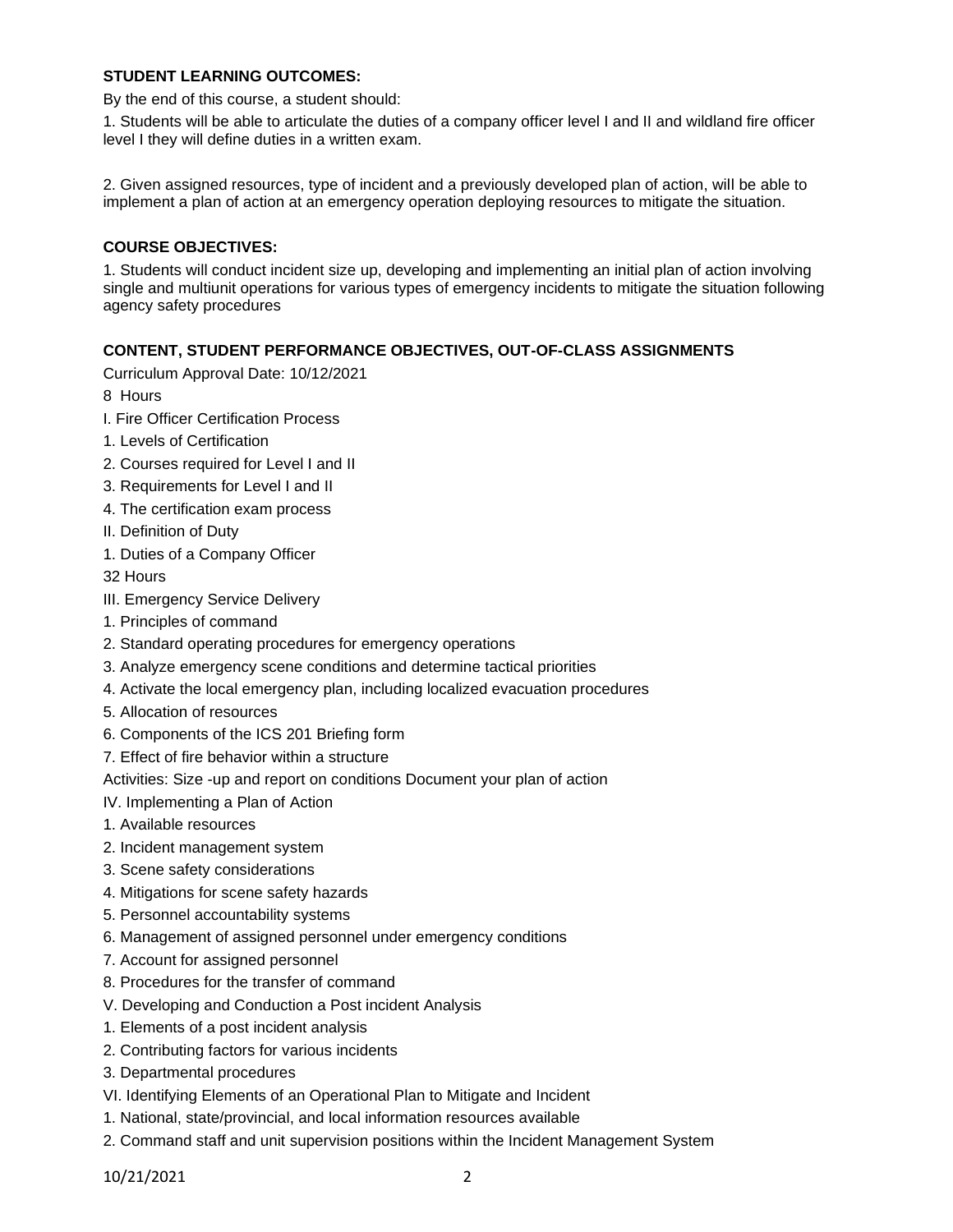3. The components of NFPA 1600, Disaster/Emergency Management and Business Continuity Programs

VII. Writing a Report Identifying Service Demand Causes

1. How to correctly interpret response data to identify the reasons for service demands

# **METHODS OF INSTRUCTION:**

Skills Demonstration, Lecture, Scenario Training

## **OUT OF CLASS ASSIGNMENTS:**

Required Outside Hours 80 Assignment Description Reading assignments

## **METHODS OF EVALUATION:**

Writing assignments Evaluation Percent 25 Evaluation Description Complete Incident briefing forms and develop an initial plan of action. Problem-solving assignments Evaluation Percent 25 Evaluation Description Size up and Report on Conditions Activity Objective examinations Evaluation Percent 50 Evaluation Description written exam

# **REPRESENTATIVE TEXTBOOKS:**

All Risk Command Operations for Company Officers, State Fire Training, 2015 or other appropriate college level text., California State Fire Training, , California State Fire Training, , 2020.

ISBN:

12 Grade Verified by: Doug Achterman

Company Officer Training manual , California Department of Forestry and Fire Protection , California State Fire Training, , 2017.

ISBN:

Rationale: This is the most current version.

12 Grade Verified by: Doug Achterman